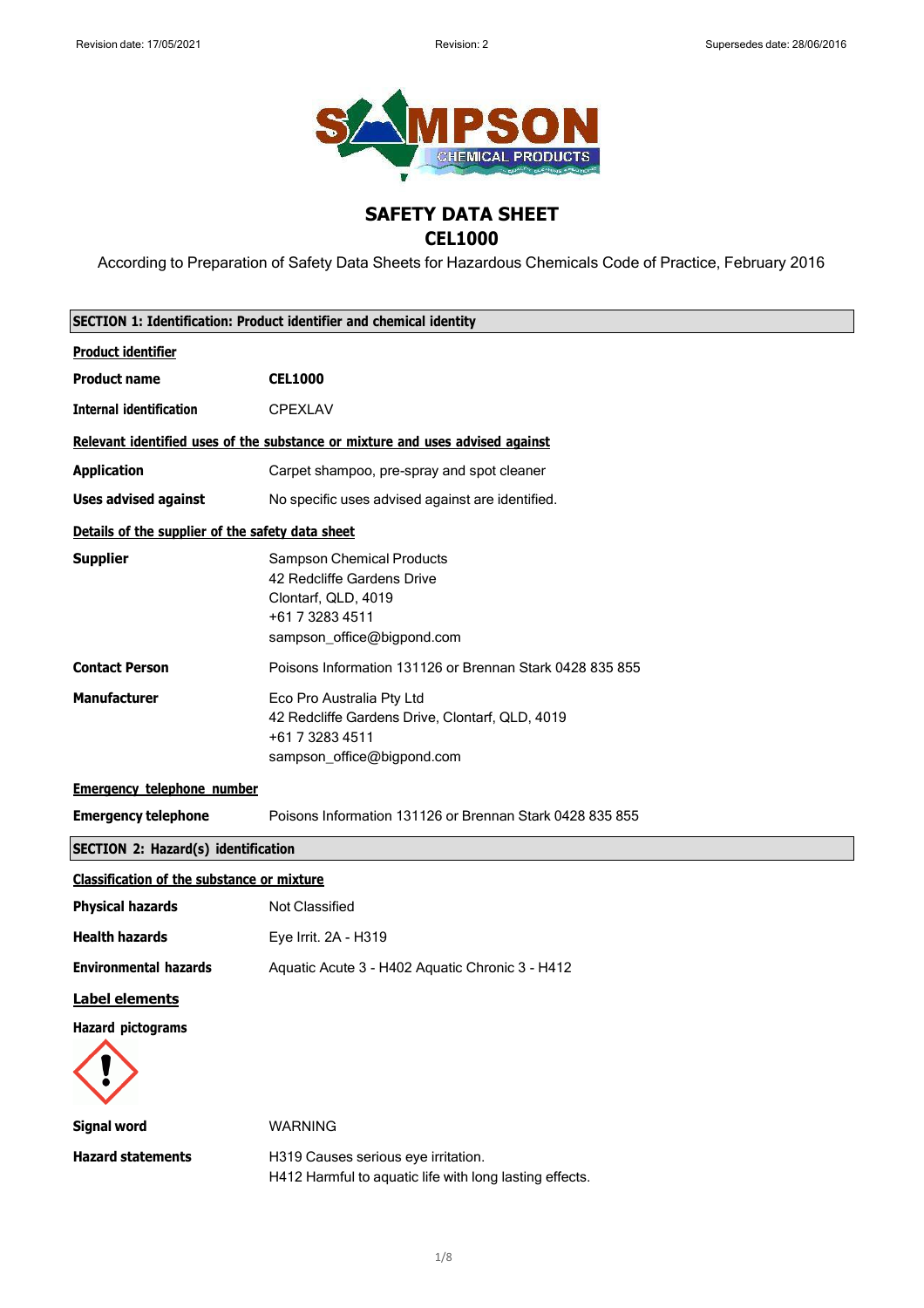| <b>Precautionary statements</b> | P264 Wash contaminated skin thoroughly after handling.                             |
|---------------------------------|------------------------------------------------------------------------------------|
|                                 | P273 Avoid release to the environment.                                             |
|                                 | P280 Wear protective gloves/ protective clothing/ eye protection/ face protection. |
|                                 | P305+P351+P338 IF IN EYES: Rinse cautiously with water for several minutes. Remove |
|                                 | contact lenses, if present and easy to do. Continue rinsing.                       |
|                                 | P337+P313 If eye irritation persists: Get medical advice/attention.                |
|                                 | P501 Dispose of contents/ container in accordance with national regulations.       |

### **Other hazards**

This product does not contain any substances classified as PBT (persistent, bioaccumulative and toxic) or vPvB (very persistent and very bioaccumulative).

| <b>SECTION 3: Composition and information on ingredients</b> |                                                                                                                                                                                                                        |
|--------------------------------------------------------------|------------------------------------------------------------------------------------------------------------------------------------------------------------------------------------------------------------------------|
| <b>Mixtures</b>                                              |                                                                                                                                                                                                                        |
| 2-butoxyethanol                                              | $1 - 10%$                                                                                                                                                                                                              |
| CAS number: 111-76-2                                         |                                                                                                                                                                                                                        |
| Sodium Xylenesulphonate                                      | $1 - 10%$                                                                                                                                                                                                              |
| CAS number: 1300-72-7                                        |                                                                                                                                                                                                                        |
| Disodium dihydrogenpyrophosphate                             | $1 - 10%$                                                                                                                                                                                                              |
| CAS number: 7758-16-9                                        |                                                                                                                                                                                                                        |
|                                                              |                                                                                                                                                                                                                        |
| <b>SECTION 4: First aid measures</b>                         |                                                                                                                                                                                                                        |
| <b>Description of first aid measures</b>                     |                                                                                                                                                                                                                        |
| <b>General information</b>                                   | Get medical attention if any discomfort continues. Show this Safety Data Sheet to the medical<br>personnel.                                                                                                            |
| <b>Inhalation</b>                                            | Move affected person to fresh air and keep warm and at rest in a position comfortable for<br>breathing. Loosen tight clothing such as collar, tie or belt. Get medical attention if symptoms<br>are severe or persist. |
| <b>Ingestion</b>                                             | Rinse mouth thoroughly with water. Get medical advice/attention if you feel unwell. Do not<br>induce vomiting unless under the direction of medical personnel.                                                         |
| <b>Skin Contact</b>                                          | Rinse with water.                                                                                                                                                                                                      |
| Eye contact                                                  | Rinse with water. Do not rub eye. Remove any contact lenses and open eyelids wide apart.<br>Get medical attention if any discomfort continues.                                                                         |
| <b>Protection of first aiders</b>                            | First aid personnel should wear appropriate protective equipment during any rescue.                                                                                                                                    |
|                                                              | Most important symptoms and effects, both acute and delayed                                                                                                                                                            |
| <b>General information</b>                                   | The severity of the symptoms described will vary dependent on the concentration and the<br>length of exposure.                                                                                                         |
| <b>Inhalation</b>                                            | No specific symptoms known.                                                                                                                                                                                            |

- **Ingestion** No specific symptoms known.
- **Skin contact** No specific symptoms known.
- **Eye contact I**rritating to eyes.
- **Indication of any immediate medical attention and special treatment needed**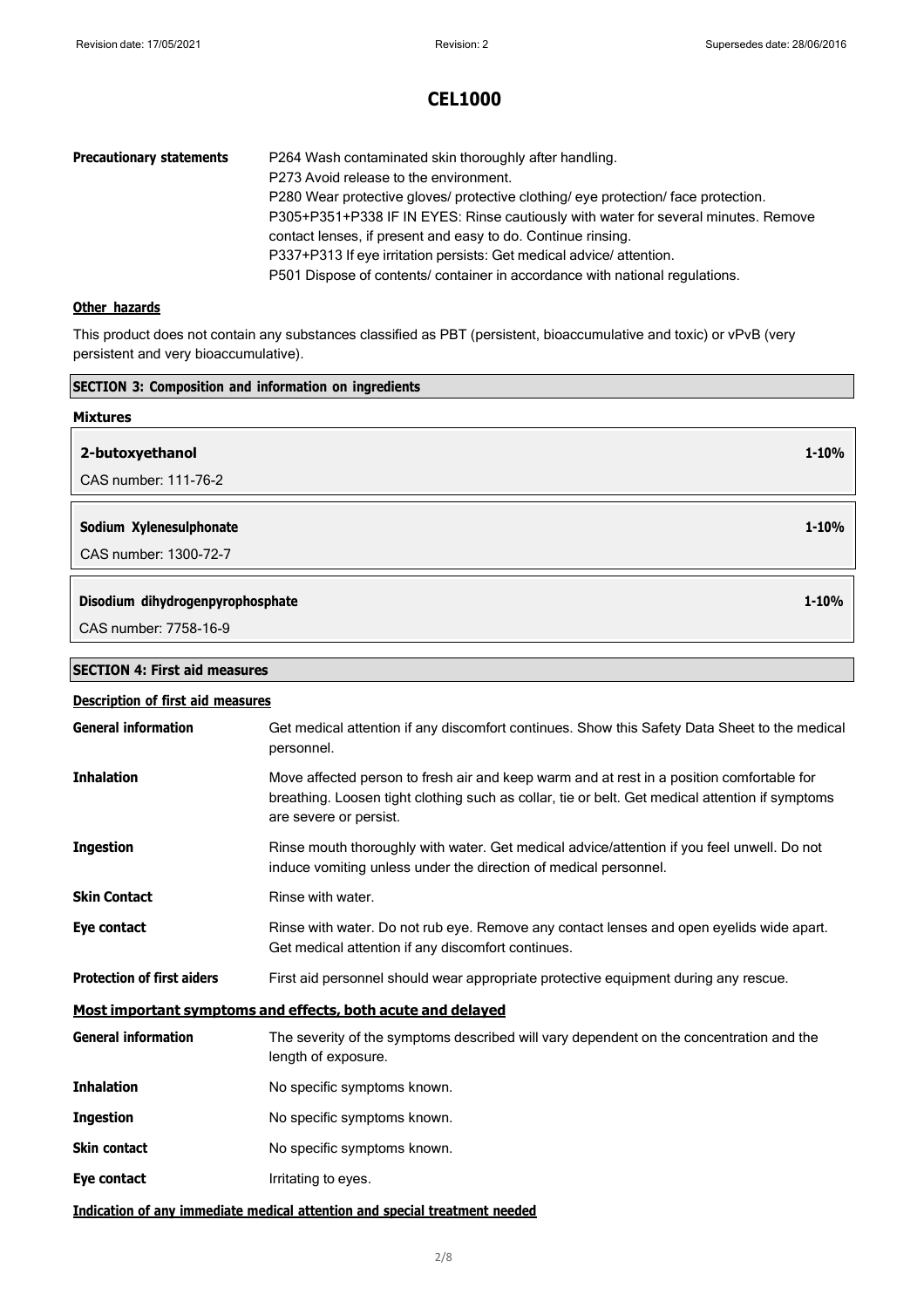| Notes for the doctor                                  | Treat symptomatically.                                                                                                                                                                                                                                                                                                                                                                                                                                                                                                                                                                                                                                                                                                                     |
|-------------------------------------------------------|--------------------------------------------------------------------------------------------------------------------------------------------------------------------------------------------------------------------------------------------------------------------------------------------------------------------------------------------------------------------------------------------------------------------------------------------------------------------------------------------------------------------------------------------------------------------------------------------------------------------------------------------------------------------------------------------------------------------------------------------|
| <b>SECTION 5: Firefighting measures</b>               |                                                                                                                                                                                                                                                                                                                                                                                                                                                                                                                                                                                                                                                                                                                                            |
| <b>Extinguishing media</b>                            |                                                                                                                                                                                                                                                                                                                                                                                                                                                                                                                                                                                                                                                                                                                                            |
| Suitable extinguishing media                          | The product is not flammable. Extinguish with alcohol-resistant foam, carbon dioxide, dry<br>powder or water fog. Use fire-extinguishing media suitable for the surrounding fire.                                                                                                                                                                                                                                                                                                                                                                                                                                                                                                                                                          |
| <b>Unsuitable extinguishing</b><br>media              | Do not use water jet as an extinguisher, as this will spread the fire.                                                                                                                                                                                                                                                                                                                                                                                                                                                                                                                                                                                                                                                                     |
| Special hazards arising from the substance or mixture |                                                                                                                                                                                                                                                                                                                                                                                                                                                                                                                                                                                                                                                                                                                                            |
| <b>Specific hazards</b>                               | Containers can burst violently or explode when heated, due to excessive pressure build-up.                                                                                                                                                                                                                                                                                                                                                                                                                                                                                                                                                                                                                                                 |
| <b>Hazardous combustion</b><br>products               | Thermal decomposition or combustion products may include the following substances:<br>Harmful gases or vapours.                                                                                                                                                                                                                                                                                                                                                                                                                                                                                                                                                                                                                            |
| <b>Advice for firefighters</b>                        |                                                                                                                                                                                                                                                                                                                                                                                                                                                                                                                                                                                                                                                                                                                                            |
| <b>Protective actions during</b><br>firefighting      | Avoid breathing fire gases or vapours. Evacuate area. Cool containers exposed to heat with<br>water spray and remove them from the fire area if it can be done without risk. Cool containers<br>exposed to flames with water until well after the fire is out. If a leak or spill has not ignited, use<br>water spray to disperse vapours and protect men stopping the leak. Avoid discharge to the<br>aquatic environment. Control run-off water by containing and keeping it out of sewers and<br>watercourses. If risk of water pollution occurs, notify appropriate authorities.                                                                                                                                                       |
| Special protective equipment<br>for firefighters      | Wear positive-pressure self-contained breathing apparatus (SCBA) and appropriate protective<br>clothing. Firefighter's clothing conforming to Australia/New Zealand Standards AS/NZS 4967<br>(for clothing) AS/NZS 1801 (for helmets), AS/NZS 4821 (for protective boots), AS/NZS 1801<br>(for protective gloves) will provide a basic level of protection for chemical incidents.                                                                                                                                                                                                                                                                                                                                                         |
| <b>SECTION 6: Accidental release measures</b>         |                                                                                                                                                                                                                                                                                                                                                                                                                                                                                                                                                                                                                                                                                                                                            |
|                                                       | Personal precautions, protective equipment and emergency procedures                                                                                                                                                                                                                                                                                                                                                                                                                                                                                                                                                                                                                                                                        |
| <b>Personal precautions</b>                           | Wear protective clothing as described in Section 8 of this safety data sheet. No action shall be<br>taken without appropriate training or involving any personal risk.                                                                                                                                                                                                                                                                                                                                                                                                                                                                                                                                                                     |
| <b>Environmental precautions</b>                      |                                                                                                                                                                                                                                                                                                                                                                                                                                                                                                                                                                                                                                                                                                                                            |
| <b>Environmental precautions</b>                      | Avoid discharge into drains or watercourses or onto the ground. Avoid discharge to the<br>aquatic environment.                                                                                                                                                                                                                                                                                                                                                                                                                                                                                                                                                                                                                             |
| Methods and material for containment and cleaning up  |                                                                                                                                                                                                                                                                                                                                                                                                                                                                                                                                                                                                                                                                                                                                            |
| Methods for cleaning up                               | Wear protective clothing as described in Section 8 of this safety data sheet. Clear up spills<br>immediately and dispose of waste safely. Small Spillages: Collect spillage. Large Spillages:<br>Absorb spillage with non-combustible, absorbent material. The contaminated absorbent may<br>pose the same hazard as the spilled material. Collect and place in suitable waste disposal<br>containers and seal securely. Label the containers containing waste and contaminated<br>materials and remove from the area as soon as possible. Flush contaminated area with plenty<br>of water. Wash thoroughly after dealing with a spillage. Dangerous for the environment. Do<br>not empty into drains. For waste disposal, see Section 13. |
| Reference to other sections                           |                                                                                                                                                                                                                                                                                                                                                                                                                                                                                                                                                                                                                                                                                                                                            |
| <b>Reference to other sections</b>                    | For personal protection, see Section 8. See Section 11 for additional information on health<br>hazards. See Section 12 for additional information on ecological hazards. For waste disposal,<br>see Section 13.                                                                                                                                                                                                                                                                                                                                                                                                                                                                                                                            |
|                                                       | SECTION 7: Handling and storage, including how the chemical may be safely used                                                                                                                                                                                                                                                                                                                                                                                                                                                                                                                                                                                                                                                             |

### **Precautions for safe handling**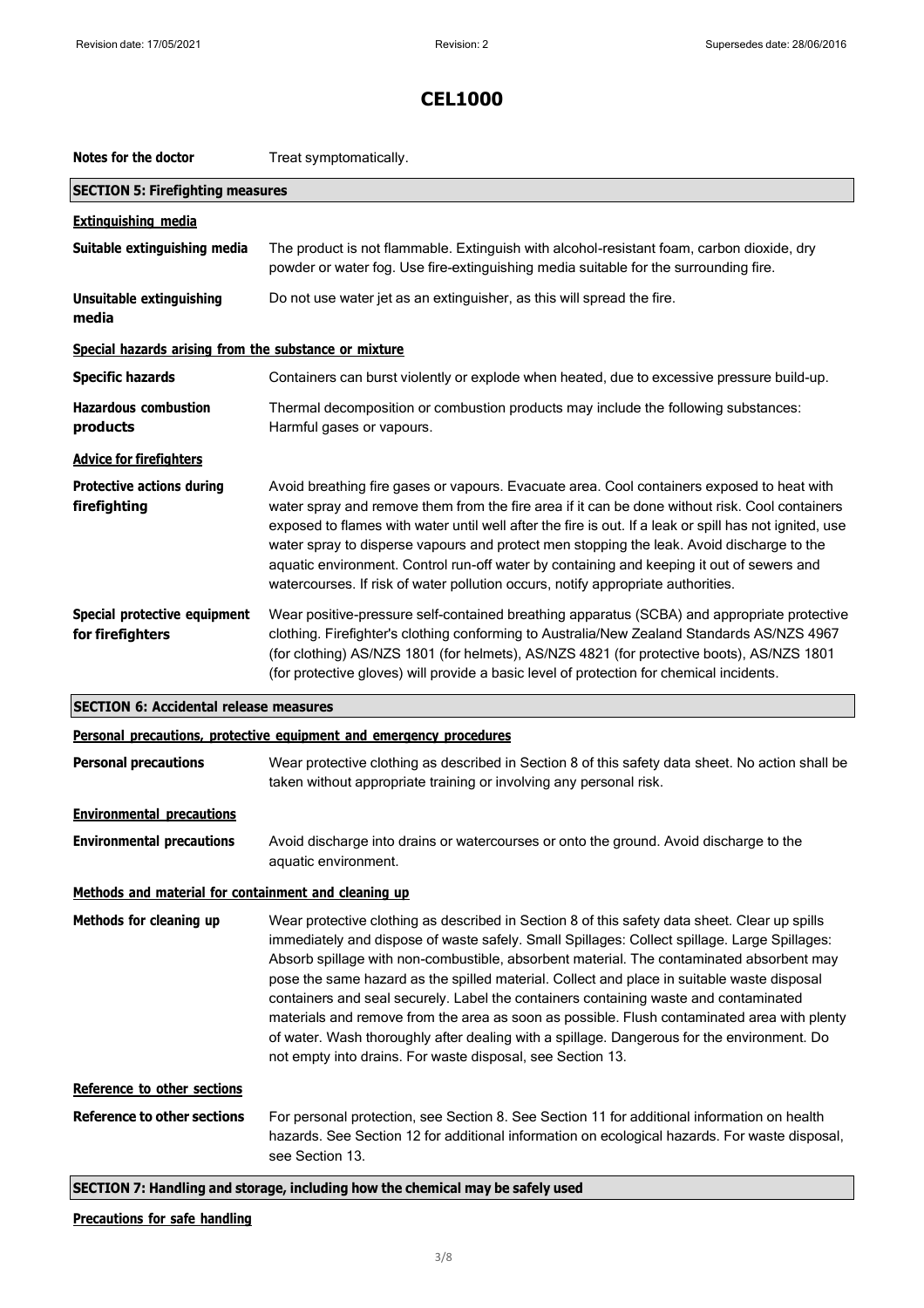| <b>Usage precautions</b>                                     | Read and follow manufacturer's recommendations. Wear protective clothing as described in<br>Section 8 of this safety data sheet. Keep away from food, drink and animal feeding stuffs.<br>Handle all packages and containers carefully to minimise spills. Keep container tightly sealed<br>when not in use. Avoid the formation of mists. Avoid discharge to the aquatic environment. |
|--------------------------------------------------------------|----------------------------------------------------------------------------------------------------------------------------------------------------------------------------------------------------------------------------------------------------------------------------------------------------------------------------------------------------------------------------------------|
| <b>Advice on general</b><br>occupational hygiene             | Wash promptly if skin becomes contaminated. Take off contaminated clothing and wash<br>before reuse. Wash contaminated clothing before reuse.                                                                                                                                                                                                                                          |
| Conditions for safe storage, including any incompatibilities |                                                                                                                                                                                                                                                                                                                                                                                        |
| <b>Storage precautions</b>                                   | Keep only in the original container. Keep container tightly closed, in a cool, well ventilated<br>place. Keep containers upright. Protect containers from damage.                                                                                                                                                                                                                      |
| <b>Storage class</b>                                         | Miscellaneous hazardous material storage.                                                                                                                                                                                                                                                                                                                                              |
| Specific end use(s)                                          |                                                                                                                                                                                                                                                                                                                                                                                        |
| Specific end use(s)                                          | The identified uses for this product are detailed in Section 1.                                                                                                                                                                                                                                                                                                                        |

### **SECTION 8: Exposure controls and personal protection**

### **Control parameters**

#### **Occupational exposure limits**

#### **2-butoxyethanol**

Long-term exposure limit (8-hour TWA): 20 ppm 96.9 mg/m<sup>3</sup> Short-term exposure limit (15-minute): 50 ppm 242 mg/m<sup>3</sup> Sk

Sk = Absorption through the skin may be a significant source of exposure.

#### **Exposure controls**

#### **Protective equipment**



| Appropriate engineering<br>controls | Provide adequate ventilation. Observe any occupational exposure limits for the product or<br>ingredients.                                                                                                                                                                                                                                                                                                                                                                                                                                                                                                           |
|-------------------------------------|---------------------------------------------------------------------------------------------------------------------------------------------------------------------------------------------------------------------------------------------------------------------------------------------------------------------------------------------------------------------------------------------------------------------------------------------------------------------------------------------------------------------------------------------------------------------------------------------------------------------|
| Eye/face protection                 | Wear tight-fitting, chemical splash goggles or face shield. If inhalation hazards exist, a full-<br>face respirator may be required instead.                                                                                                                                                                                                                                                                                                                                                                                                                                                                        |
| Hand protection                     | No specific hand protection recommended. Avoid contact with skin.                                                                                                                                                                                                                                                                                                                                                                                                                                                                                                                                                   |
| Other skin and body<br>protection   | Wear appropriate clothing to prevent repeated or prolonged skin contact.                                                                                                                                                                                                                                                                                                                                                                                                                                                                                                                                            |
| <b>Hygiene measures</b>             | Wash hands thoroughly after handling. Wash at the end of each work shift and before eating,<br>smoking and using the toilet. Do not eat, drink or smoke when using this product.                                                                                                                                                                                                                                                                                                                                                                                                                                    |
| <b>Respiratory protection</b>       | Ensure all respiratory protective equipment is suitable for its intended use and complies with<br>Australia/New Zealand Standard AS/NZS 1716. Check that the respirator fits tightly and the<br>filter is changed regularly. Gas and combination filter cartridges should comply with<br>Australia/New Zealand Standard AS/NZS 1716. Full face mask respirators with replaceable<br>filter cartridges should comply with Australia/New Zealand Standard AS/NZS 1716. Half mask<br>and quarter mask respirators with replaceable filter cartridges should comply with<br>Australia/New Zealand Standard AS/NZS 1716. |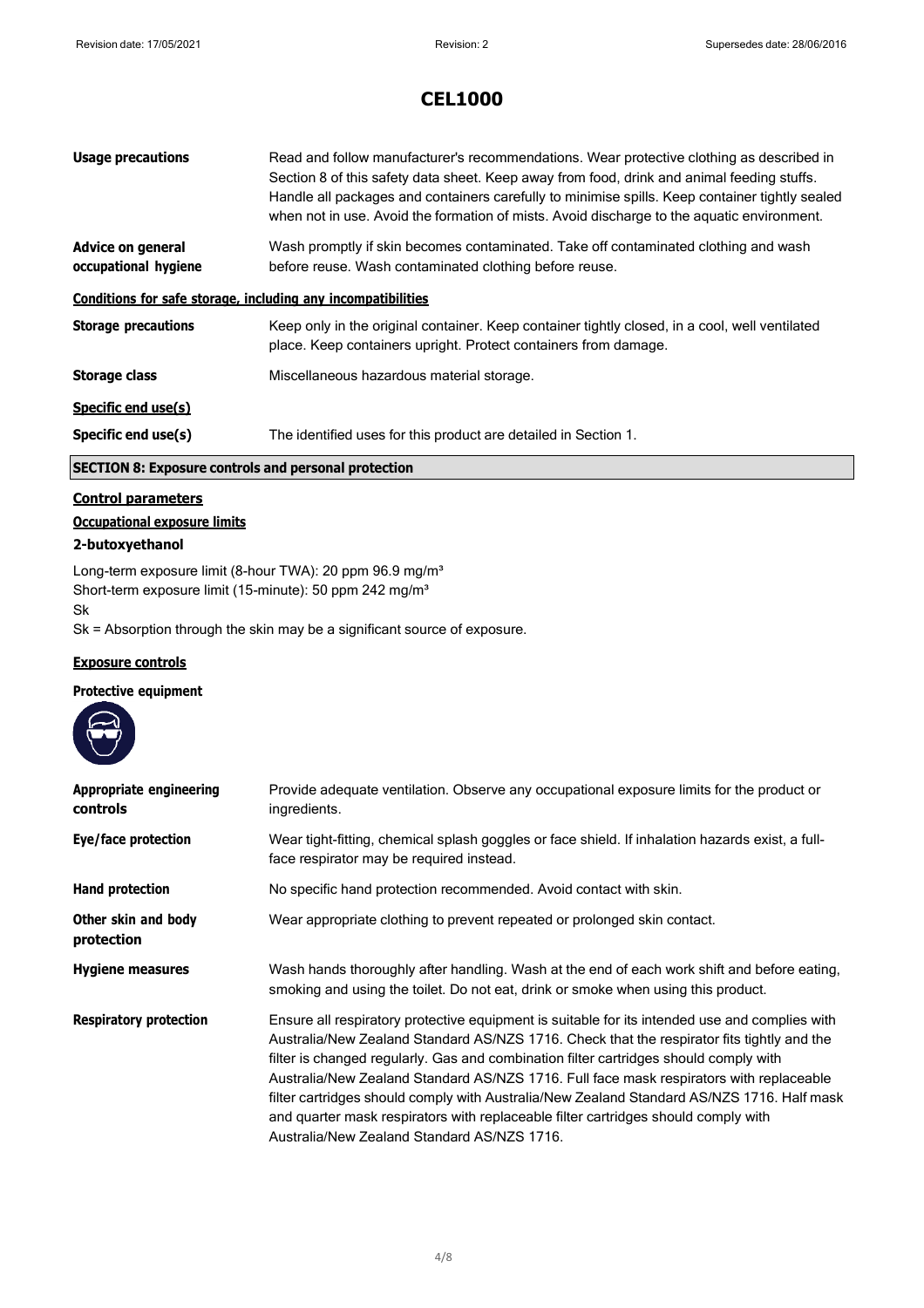| <b>Environmental exposure</b><br>controls                                                     | Keep container tightly sealed when not in use. Emissions from ventilation or work process<br>equipment should be checked to ensure they comply with the requirements of environmental<br>protection legislation. In some cases, fume scrubbers, filters or engineering modifications to<br>the process equipment will be necessary to reduce emissions to acceptable levels. |
|-----------------------------------------------------------------------------------------------|------------------------------------------------------------------------------------------------------------------------------------------------------------------------------------------------------------------------------------------------------------------------------------------------------------------------------------------------------------------------------|
| <b>SECTION 9: Physical and chemical properties</b>                                            |                                                                                                                                                                                                                                                                                                                                                                              |
| Information on basic physical and chemical properties                                         |                                                                                                                                                                                                                                                                                                                                                                              |
| <b>Appearance</b>                                                                             | Coloured liquid.                                                                                                                                                                                                                                                                                                                                                             |
| <b>Colour</b>                                                                                 | Purple.                                                                                                                                                                                                                                                                                                                                                                      |
| <b>Odour</b>                                                                                  | Lavender.                                                                                                                                                                                                                                                                                                                                                                    |
| рH                                                                                            | $6.0 - 7.0$                                                                                                                                                                                                                                                                                                                                                                  |
| <b>Specific Gravity</b>                                                                       | 1.0                                                                                                                                                                                                                                                                                                                                                                          |
| <b>SECTION 10: Stability and reactivity</b>                                                   |                                                                                                                                                                                                                                                                                                                                                                              |
| <b>Reactivity</b>                                                                             | There are no known reactivity hazards associated with this product.                                                                                                                                                                                                                                                                                                          |
| <b>Stability</b>                                                                              | Stable at normal ambient temperatures and when used as recommended. Stable under the<br>prescribed storage conditions.                                                                                                                                                                                                                                                       |
| <b>Possibility of hazardous</b><br>reactions                                                  | No potentially hazardous reactions known.                                                                                                                                                                                                                                                                                                                                    |
| <b>Conditions to avoid</b>                                                                    | There are no known conditions that are likely to result in a hazardous situation.                                                                                                                                                                                                                                                                                            |
| <b>Materials to avoid</b>                                                                     | No specific material or group of materials is likely to react with the product to produce a<br>hazardous situation.                                                                                                                                                                                                                                                          |
| <b>Hazardous decomposition</b><br>products                                                    | Does not decompose when used and stored as recommended. Thermal decomposition or<br>combustion products may include the following substances: Harmful gases or vapours.                                                                                                                                                                                                      |
| <b>SECTION 11: Toxicological information</b>                                                  |                                                                                                                                                                                                                                                                                                                                                                              |
| <b>Information on toxicological effects</b>                                                   |                                                                                                                                                                                                                                                                                                                                                                              |
| <b>Acute toxicity - oral</b>                                                                  |                                                                                                                                                                                                                                                                                                                                                                              |
| Notes (oral LD <sub>50</sub> )                                                                | Based on available data the classification criteria are not met.                                                                                                                                                                                                                                                                                                             |
| ATE oral (mg/kg)                                                                              | 5,537.1                                                                                                                                                                                                                                                                                                                                                                      |
| <b>Acute toxicity - dermal</b>                                                                |                                                                                                                                                                                                                                                                                                                                                                              |
| Notes (dermal LD <sub>50</sub> )                                                              | Based on available data the classification criteria are not met.                                                                                                                                                                                                                                                                                                             |
| ATE dermal (mg/kg)                                                                            | 12,181.62                                                                                                                                                                                                                                                                                                                                                                    |
| <b>Acute toxicity - inhalation</b><br><b>Notes (inhalation LCso)</b>                          | Based on available data the classification criteria are not met.                                                                                                                                                                                                                                                                                                             |
| ATE inhalation (vapours mg/l) 121.82                                                          |                                                                                                                                                                                                                                                                                                                                                                              |
| <b>Skin corrosion/irritation</b><br>Animal data                                               | Based on available data the classification criteria are not met.                                                                                                                                                                                                                                                                                                             |
| Serious eye damage/irritation<br>Serious eye damage/irritation Causes serious eye irritation. |                                                                                                                                                                                                                                                                                                                                                                              |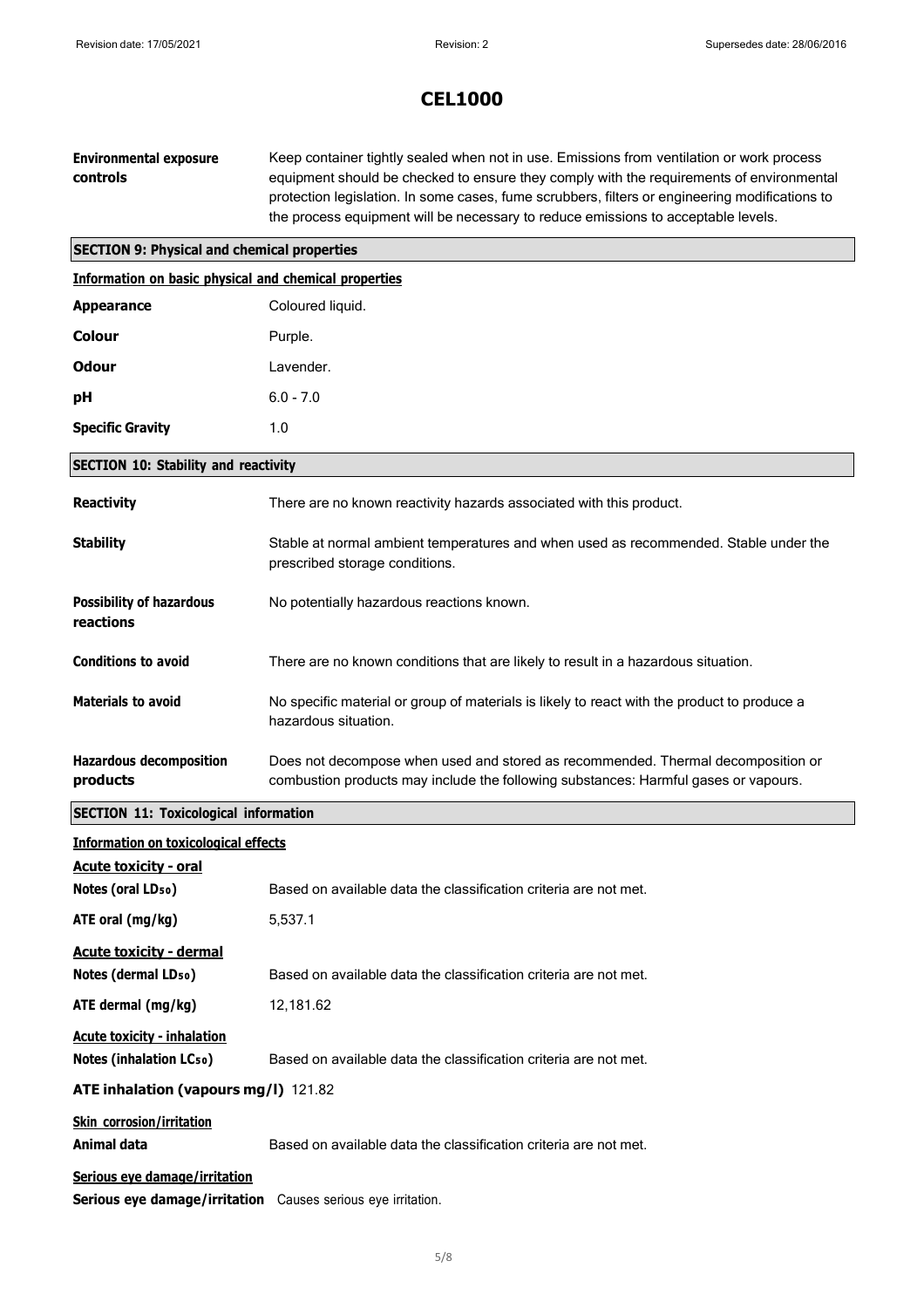| <b>Respiratory sensitisation</b><br><b>Respiratory sensitisation</b>                  | Based on available data the classification criteria are not met.                                               |
|---------------------------------------------------------------------------------------|----------------------------------------------------------------------------------------------------------------|
| <b>Skin sensitisation</b><br><b>Skin sensitisation</b>                                | Based on available data the classification criteria are not met.                                               |
| Germ cell mutagenicity<br>Genotoxicity - in vitro                                     | Based on available data the classification criteria are not met.                                               |
| <b>Carcinogenicity</b><br>Carcinogenicity                                             | Based on available data the classification criteria are not met.                                               |
| <b>IARC</b> carcinogenicity                                                           | None of the ingredients are listed or exempt.                                                                  |
| <b>Reproductive toxicity</b>                                                          |                                                                                                                |
|                                                                                       | Reproductive toxicity - fertility Based on available data the classification criteria are not met.             |
| <b>Reproductive toxicity -</b><br>development                                         | Based on available data the classification criteria are not met.                                               |
| Specific target organ toxicity - single exposure                                      |                                                                                                                |
| <b>STOT - single exposure</b>                                                         | Not classified as a specific target organ toxicant after a single exposure.                                    |
| Specific target organ toxicity - repeated exposure<br><b>STOT - repeated exposure</b> | Not classified as a specific target organ toxicant after repeated exposure.                                    |
| <b>Aspiration hazard</b><br><b>Aspiration hazard</b>                                  | Based on available data the classification criteria are not met.                                               |
| <b>General information</b>                                                            | The severity of the symptoms described will vary dependent on the concentration and the<br>length of exposure. |
| <b>Inhalation</b>                                                                     | No specific symptoms known.                                                                                    |
| <b>Ingestion</b>                                                                      | No specific symptoms known.                                                                                    |
| <b>Skin Contact</b>                                                                   | No specific symptoms known.                                                                                    |
| Eye contact                                                                           | Irritating to eyes.                                                                                            |
| <b>Route of exposure</b>                                                              | Ingestion Inhalation Skin and/or eye contact                                                                   |
| <b>Target Organs</b>                                                                  | No specific target organs known.                                                                               |
| <b>SECTION 12: Ecological information</b>                                             |                                                                                                                |
| <b>Toxicity</b>                                                                       | Aquatic Chronic 3 - H412 Harmful to aquatic life with long lasting effects.                                    |
| Persistence and degradability                                                         |                                                                                                                |
|                                                                                       | Persistence and degradability The degradability of the product is not known.                                   |
| <b>Bioaccumulative potential</b>                                                      |                                                                                                                |
| <b>Bioaccumulative Potential</b>                                                      | No data available on bioaccumulation.                                                                          |
| <b>Mobility in soil</b>                                                               |                                                                                                                |
| <b>Mobility</b>                                                                       | No data available.                                                                                             |
| Other adverse effects                                                                 |                                                                                                                |
| <b>Other adverse effects</b>                                                          | None known.                                                                                                    |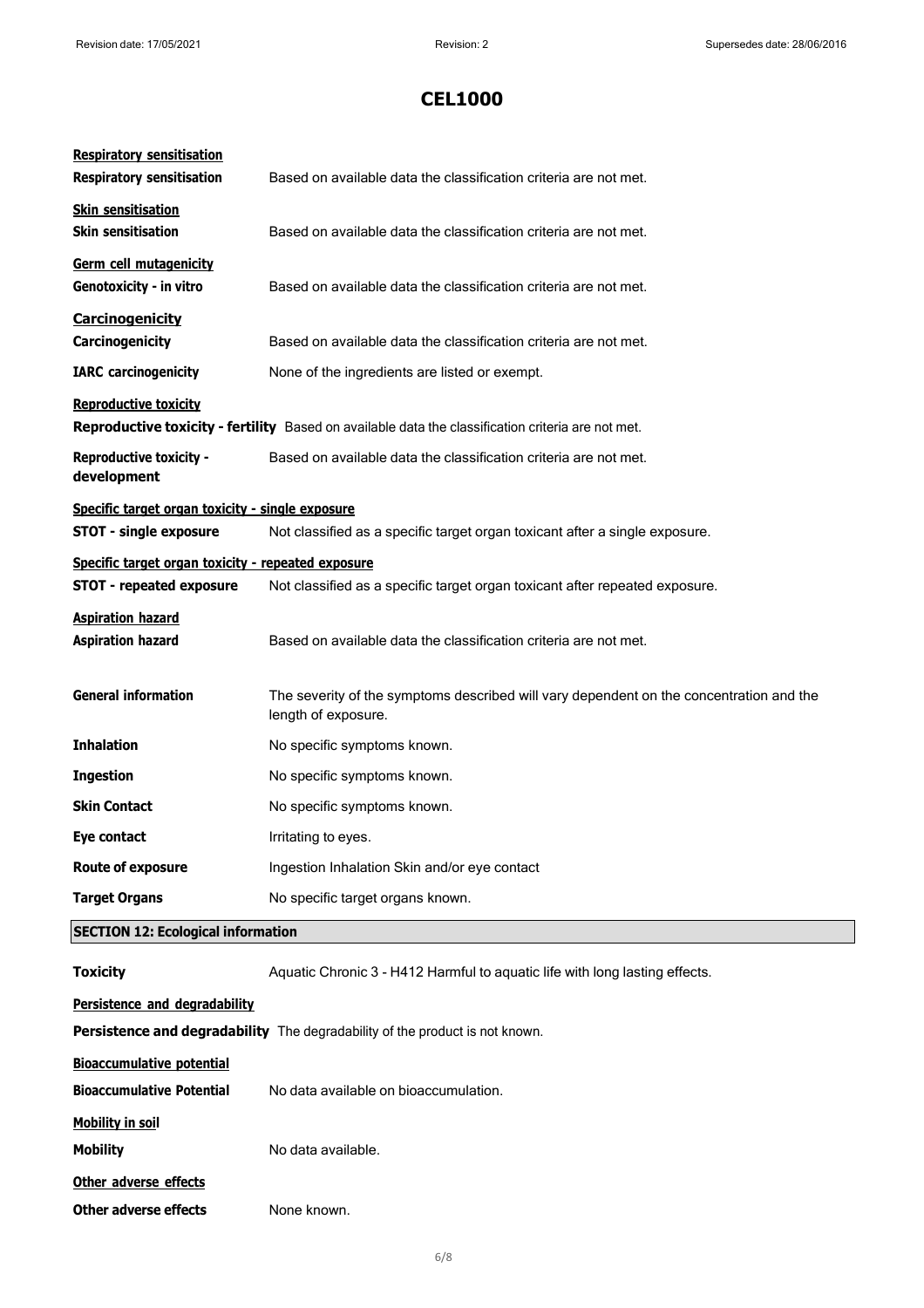#### **SECTION 13: Disposal considerations**

| <b>Waste treatment methods</b>                                                 |                                                                                                                                                                                                                                                                                                                                                                                                                                                                                                                           |
|--------------------------------------------------------------------------------|---------------------------------------------------------------------------------------------------------------------------------------------------------------------------------------------------------------------------------------------------------------------------------------------------------------------------------------------------------------------------------------------------------------------------------------------------------------------------------------------------------------------------|
| <b>General information</b>                                                     | The generation of waste should be minimised or avoided wherever possible. Reuse or recycle<br>products wherever possible. This material and its container must be disposed of in a safe<br>way. When handling waste, the safety precautions applying to handling of the product should<br>be considered. Care should be taken when handling emptied containers that have not been<br>thoroughly cleaned or rinsed out. Empty containers or liners may retain some product<br>residues and hence be potentially hazardous. |
| <b>Disposal methods</b>                                                        | Dispose of waste via a licensed waste disposal contractor.                                                                                                                                                                                                                                                                                                                                                                                                                                                                |
| <b>SECTION 14: Transport information</b>                                       |                                                                                                                                                                                                                                                                                                                                                                                                                                                                                                                           |
| General                                                                        | The product is not covered by international regulations on the transport of dangerous goods<br>(IMDG, IATA, ADG).                                                                                                                                                                                                                                                                                                                                                                                                         |
| <b>UN number</b>                                                               |                                                                                                                                                                                                                                                                                                                                                                                                                                                                                                                           |
| Not applicable.                                                                |                                                                                                                                                                                                                                                                                                                                                                                                                                                                                                                           |
| <b>UN proper shipping name</b>                                                 |                                                                                                                                                                                                                                                                                                                                                                                                                                                                                                                           |
| Not applicable.                                                                |                                                                                                                                                                                                                                                                                                                                                                                                                                                                                                                           |
| Transport hazard class(es)                                                     |                                                                                                                                                                                                                                                                                                                                                                                                                                                                                                                           |
| No transport warning sign required.                                            |                                                                                                                                                                                                                                                                                                                                                                                                                                                                                                                           |
| <b>Packing group</b>                                                           |                                                                                                                                                                                                                                                                                                                                                                                                                                                                                                                           |
| Not applicable.                                                                |                                                                                                                                                                                                                                                                                                                                                                                                                                                                                                                           |
| <b>Environmental hazards</b>                                                   |                                                                                                                                                                                                                                                                                                                                                                                                                                                                                                                           |
| Environmentally hazardous substance/marine pollutant<br>No.                    |                                                                                                                                                                                                                                                                                                                                                                                                                                                                                                                           |
| <b>Special precautions for user</b>                                            |                                                                                                                                                                                                                                                                                                                                                                                                                                                                                                                           |
| Not applicable.                                                                |                                                                                                                                                                                                                                                                                                                                                                                                                                                                                                                           |
| Transport in bulk according to<br>Annex II of MARPOL 73/78<br>and the IBC Code | Not applicable.                                                                                                                                                                                                                                                                                                                                                                                                                                                                                                           |
| <b>SECTION 15: Regulatory information</b>                                      |                                                                                                                                                                                                                                                                                                                                                                                                                                                                                                                           |

### **Inventories**

#### **Australia - AICS**

None of the ingredients are listed or exempt.

#### **SECTION 16: Any other relevant information**

| <b>Training advice</b> | Only trained personnel should use this material. |
|------------------------|--------------------------------------------------|
| <b>Revision date</b>   | 17/05/2021                                       |
| <b>Revision</b>        | 2                                                |
| Supersedes date        | 28/06/2016                                       |
| SDS No.                | 4705                                             |